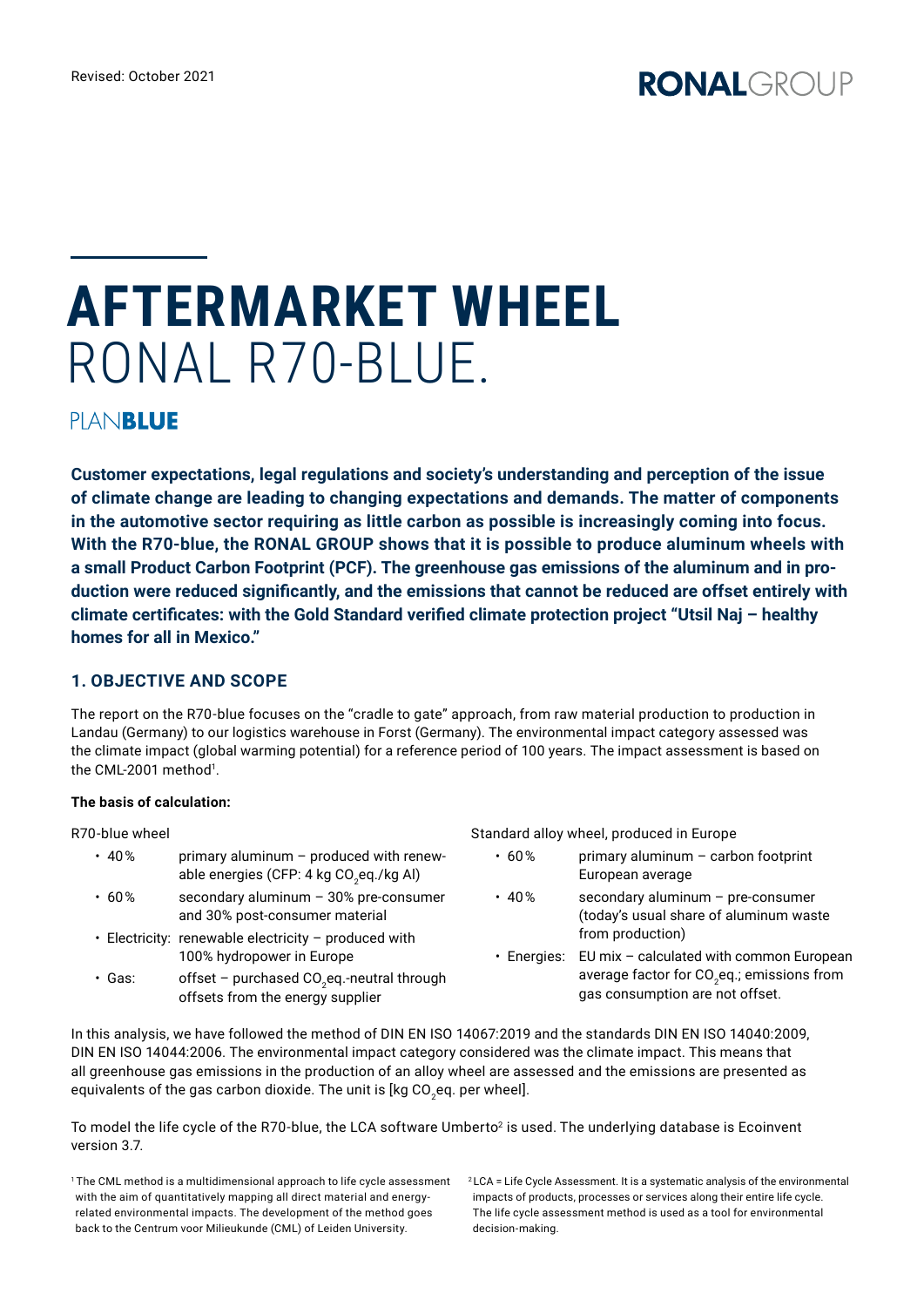# **RONALGROUP**

### **1.1 ENVIRONMENTAL IMPACT CATEGORY**

#### **Climate impact**

Climate change deals with the effects of anthropogenic emissions on the radiative forcing of the atmosphere. Greenhouse gas emissions increase radiative forcing, which leads to an increase in the Earth's temperature. The characterization factors applied here are based on the Global Warming Potential (GWP) category indicator for a timeframe of 100 years [IPCC 2013]. The reference substance for the global warming potential is CO<sub>2</sub>eq. to which all other effective substances (e. g.  $CH_{4}$ , S<sub>2</sub>O, SF<sub>6</sub>, VOC) are set in relation.



Figure 1: Graphical representation of the impact category greenhouse gas potential

#### **2. LIFE CYCLE INVENTORY AND IMPACT ASSESSMENT**

All data on processes and consumption used for the report come from our production location in Landau, Germany.

All input and output data are data from the production facility and direct data from the suppliers. Aluminum weights and energy consumption are measured data. The consumption of resources (paints, cooling lubricants, chemicals, water) and other production aids as well as the waste quantities are data of procurement and waste disposal (purchasing/waste management). These annual consumptions were broken down to the WAiO<sub>3</sub> wheels produced.



Figure 2: Production flow of the R70-blue with the system boundary of the report – cradle to gate.

<sup>3</sup>Goods issue OK = wheel ready for sale